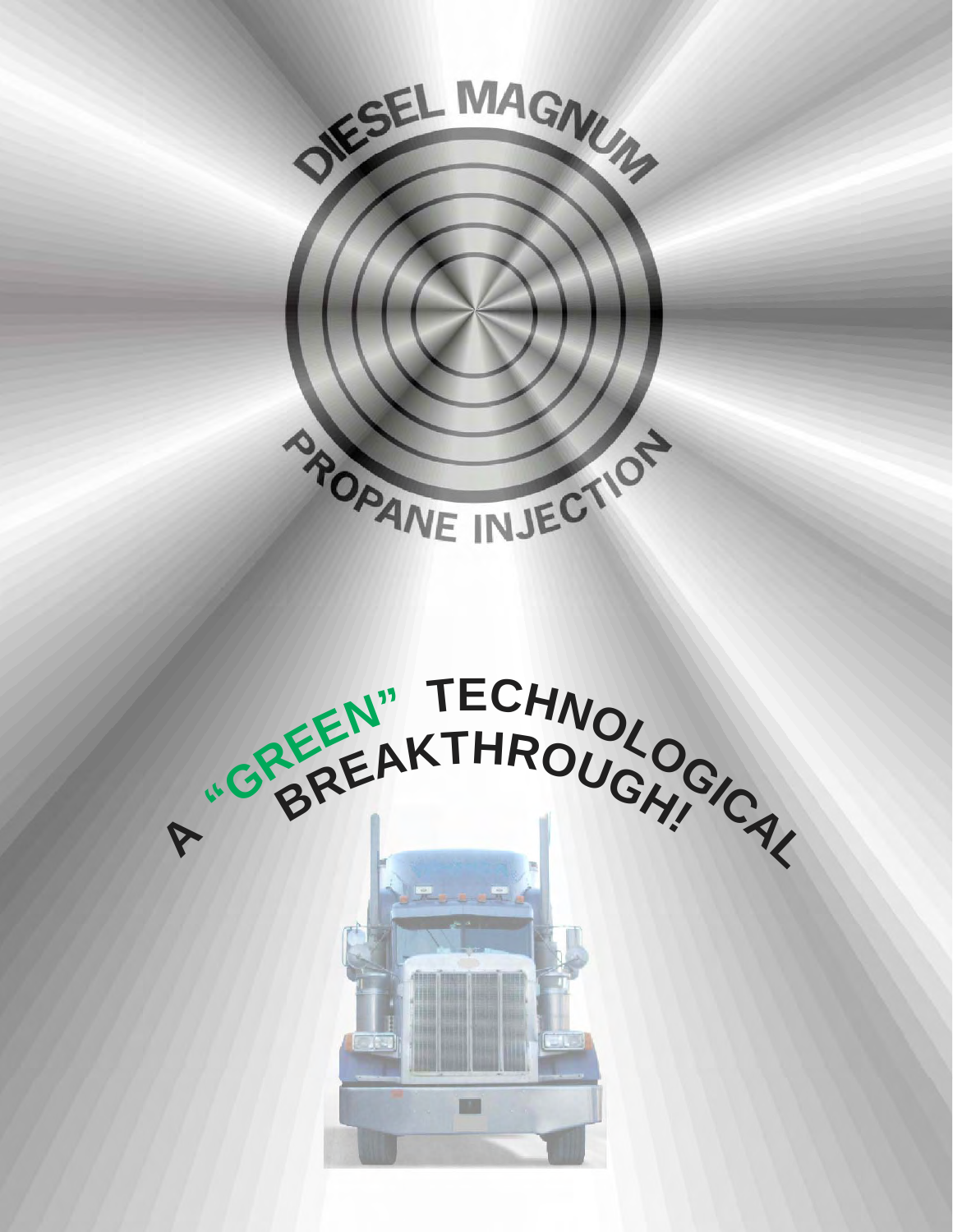# ON ROAD APPLICATIONS

#### Over the Road Trucking



Our independent drivers and fleet managers rave about the Diesel Magnum. SAE J1321 in service fuel consumption testing sponsored by Ford Motor Company and performed by Georgia Institute of Technology revealed a solid 15% overall savings! We have reports from our customers as high as 40% savings. In house emissions testing shows an over 50% reduction in harmful particulate matter as tested with the Red Mountain Engineering Smoke Check.

#### Medium Duty on Road Vehicles

No matter what the application our unique software allows us to program your vehicle, engine and application specific. This advantage allows us to maximize your savings and minimize your emissions. Our customers have reported to us with fuel mileage gains from 6.5 mpg to as high as 11 mpg on delivery trucks. The engines run smoother and quieter. The drivers love the power and appreciate the reduction in eye watering black smoke when making deliveries.





#### School Bus Fleets

Priority one with School Bus Fleets is emission reductions. After all, it is our children that are exposed to the harmful Diesel Emissions on a daily basis. With the Diesel Magnum we can significantly reduce the emissions while improving the bus fleets bottom line with fuel cost savings. Moving to a green solution for your fleet does not have to cost you green. The Diesel Magnum pays for it self and protects our children from harmful cancer causing particulate matter!

#### Light Duty on Road Vehicles

Diesel Pick Up Trucks and Cars are realizing true savings with the Diesel Magnum. Imagine turning your sluggish Pick Up Truck into a pavement pounding monster and reduce your fuel expense. If you are hauling a heavy load or racing at the quarter mile you will be thrilled with the safe power increase. No more black smoke fogging the road every time you punch it from over fueling. Safe power increases don't have to be dirty!

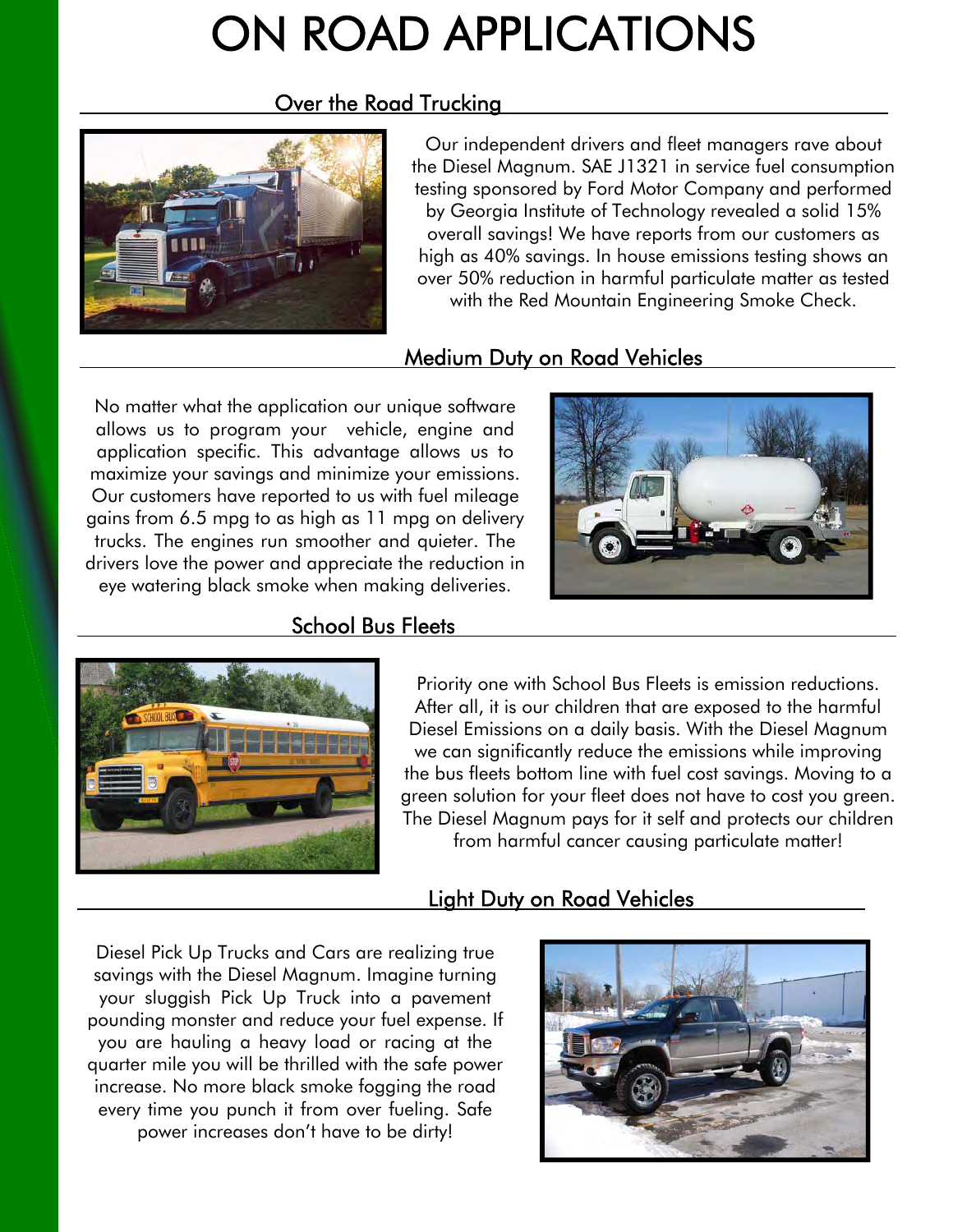# INDUSTRIAL APPLICATIONS

#### Port Equipment



RTG (rubber tire gantry). This familiar piece of equipment can be seen at most every port in the world. This particular RTG is saving in excess of 30% overall in fuel expense and is the only one at the port that isn't smoking! Smoother more efficient running equipment with less harmful emissions makes for happy dock workers. From pick up trucks to stationary power plants, the Diesel Magnum can improve the bottom line at any port on vast array of equipment.

#### Earth Moving Equipment

The earth can be moved without polluting the planet. The Diesel Magnum has proven itself on heavy Equipment as well as Agricultural Machinery. This Equipment is worked hard. With the Diesel Magnum wear & tear is reduced due too less harmful carbon deposits and better combustion. The oil stays cleaner and engine wear is minimized. Less stops for fueling is an added plus! The drivers rave about added horse power with no smoke!!



#### **Stationary Gen Sets**



The Diesel Magnum has been installed on hundreds of Generators in many countries. Promoting clean air and saving money is the absolute result. Our customers are saving up to 40% overall in fuel expense and and witnessing the black smoke disappear. Reductions in EGT (Exhaust Gas Temperature) has been realized on every installation, proof that harmful NOX is reduced as well. Resorts, Hospitals and business are breathing a little easier after installing the Diesel Magnum!

#### Airport Equipment

Airports are working to promote a "Green Image". The Diesel Magnum can certainly help do that while saving Green as well. Refueling Equipment, Baggage Transporting equipment, Deicing Trucks, Snow Removal equipment and Emergency Equipment all can benefit from the Diesel Magnum, saving the Airport on Fuel Expense while promoting clean air! Clean burning Propane is the solution now to help reduce carbon foot prints!